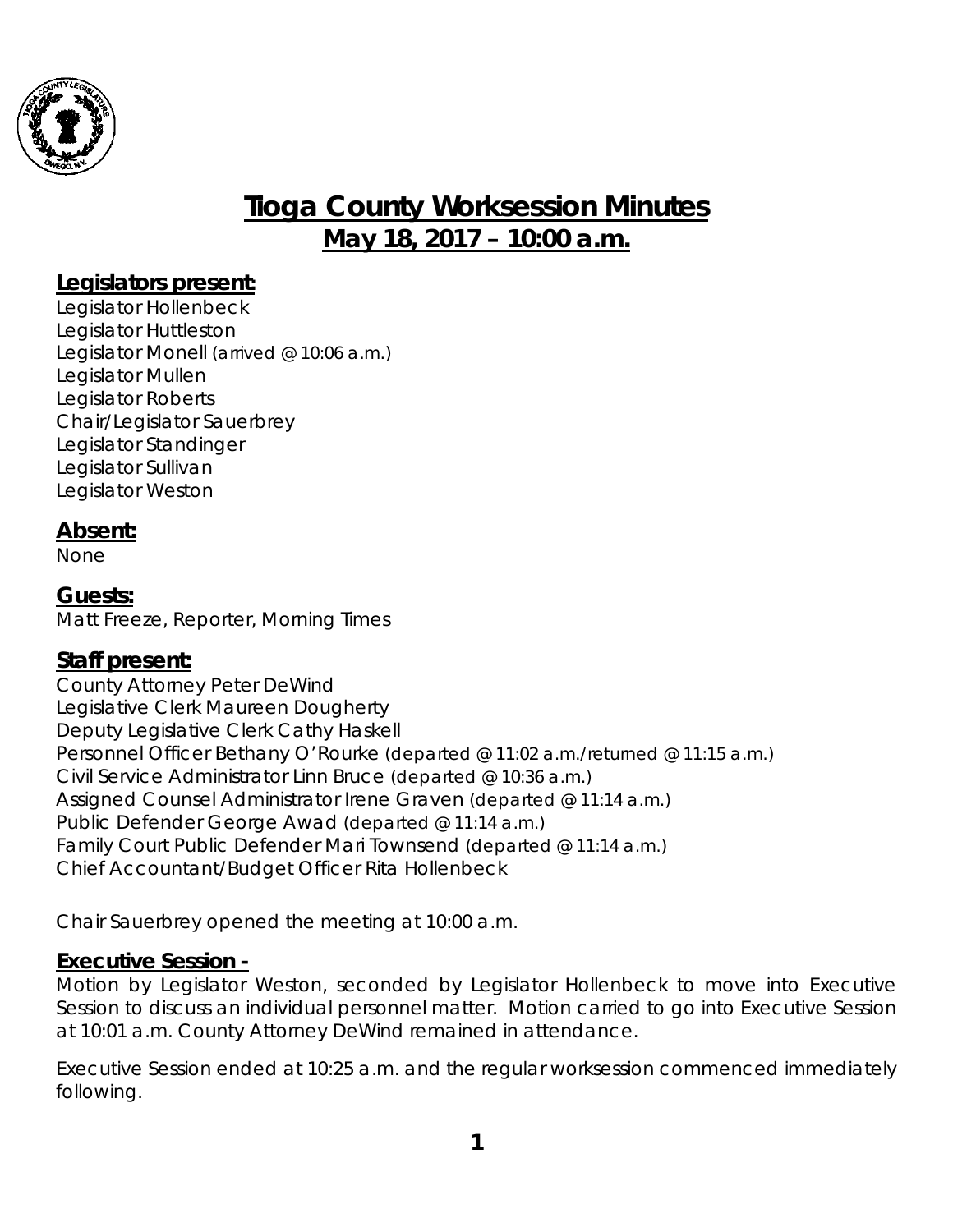# **Voting Protocol for Legislature Meetings –**

County Attorney DeWind was asked to explain abstention voting and the process for such in the regular monthly Legislature meetings. Mr. DeWind reported in the standard Roberts Rules of Order it details what happens in an abstention, however, the Legislature previously decided to have a more detailed process for abstentions, therefore, adopting County Policy 29. Mr. DeWind reported County Policy 29, Section V (Voting) states that a Legislator can request to be excused from voting upon roll call, however, is required to state the reason for making such request and then a roll call vote of the rest of the Legislature is done as to whether to accept the request. The legislator making the request is afforded an opportunity up to five minutes to present their reasons/justification as to why they feel they should not vote. The only acceptable justification for excusing any legislative member from a vote is based on a conflict of interest on the pending matter. Mr. DeWind reported if a member is not excused from voting and if the member refuses to vote, the vote is recorded as a negative action. Mr. DeWind reported if the Legislature agrees by simple majority that the reason/justification is acceptable and the legislator is excused from the vote, it is still counted against the legislative quorum and then it follows the standard Roberts Rules of Order.

#### **Process:**

- 1. Any legislator who wishes to not participate in a voting matter needs to make their request known prior to the start of the voting process. When a legislator's name is called for roll call or immediately following the full roll call, the legislator who wishes to be excused from voting needs to express their request at such time.
- 2. The legislator who wishes to be excused from voting is then afforded an opportunity to present their reason/justification and is limited to five minutes.
- 3. The Legislature conducts a roll call vote on the request and without debate shall decide on the affirmative or negative of such request.

Mr. DeWind reported the reason for this discussion today is simply a reminder to the Legislature and to review the correct process based on County Policy 29.

Mr. DeWind reported Roberts Rules of Order does not specify that a legislator needs to provide a reason for abstention, therefore, eliminating the need for the rest of the legislative body to make a determination as to whether it is an acceptable request. However, the Legislature adopted County Policy 29 which is more restrictive and does require the above-referenced process. Mr. DeWind reported abstention votes could impact whether you meet quorum requirements for a majority vote.

### **Third Special Legislative Meeting -**

Chair Sauerbrey called the Third Special Meeting of 2017 to order at 10:32 a.m. for Legislature consideration of the following resolution:

### *Create and Fill Temporary, Full-Time Clerk (Seasonal) Position Personnel Office*

Special Meeting adjourned at 10:36 a.m. with worksession resuming immediately following.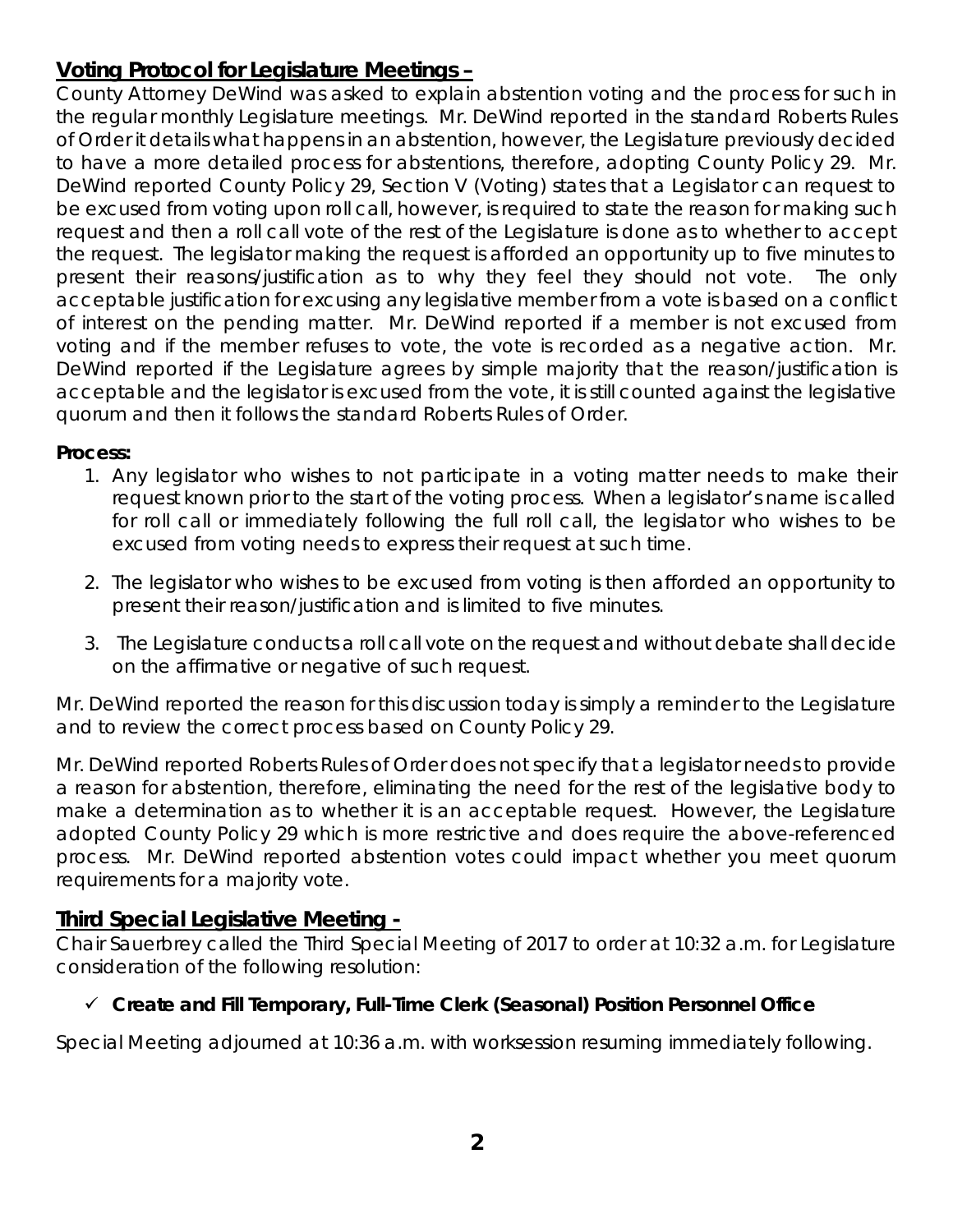# **Approval of Worksession Minutes – May 4, 2017**

Legislator Sullivan moved to approve the May 4, 2017 Legislative Worksession minutes as written, seconded by Legislator Mullen with Legislators Hollenbeck, Huttleston, Monell, Mullen, Roberts, Sauerbrey, Standinger, Sullivan, and Weston voting yes. Motion carried.

### **Action Items:**

# **ACTION ITEMS FROM APRIL 20, 2017:**

#### **ACTION ITEM #1 – 4/20/17 – PILOT Tax Payment Agreements**

County Attorney DeWind reported there are three PILOT tax payment agreements that the County still does not have the current operative agreements. Of these three agreements, two are with Tioga Opportunities, Inc. and we are still trying to secure the actual documents. In regards to the School House PILOT, Mr. DeWind reported the property is currently listed as County-exempt property on their assessment roll code and there is some disagreement if it is determined there is no PILOT on this property as to whether there are taxes owed or if this goes back to tax-exempt as it is currently coded County-owned property. Mr. DeWind reported it may be advantageous to have a PILOT so they would be paying more than they would otherwise. In regards to the Elizabeth Square apartments, the County does have some of the documentation and there was a fairly extensive re-visiting of the PILOT agreement and the County has an unsigned copy of the agreement. Mr. DeWind reported the agreement mostly appears to have been entered into with the Village of Waverly. Mr. DeWind reported the Village of Waverly may have entered into this agreement in 2015, but we have not been able to secure a signed copy. Mr. DeWind reported he will continue working on this and understand the tax-exempt status of the property in order to determine if it is appropriately assessed as it does affect the County, as well as the school district and not just the Village of Waverly. **This action item will be carried forward to the June 8, 2017 worksession.** 

# **ACTION ITEMS FROM MAY 4, 2017:**

**ACTION ITEM #1 – 5/4/17 – Hearing Assistance System for Legislative Conference Room -** 

Legislative Clerk Dougherty reported she spoke with IT Director Camin regarding procuring this portable wireless hearing assistance system out of the IT budget instead of the Public Works budget. Ms. Dougherty reported Mr. Camin indicated he was going to pursue his own research on the hearing assistance system, as well as possibly obtain additional quotes. Ms. Dougherty reported she will follow-up with Mr. Camin regarding the status of his research. **This action item will be carried forward to the June 8, 2017 worksession.** 

### **Other –**

• *Countywide Shared Services Meeting* **–** Chair Sauerbrey reported the Countywide Shared Services Kickoff Meeting was held on May 12, 2017 and there was 100% participation from the municipal supervisors and mayors. Town of Owego Supervisor Castellucci was out-of-town, therefore, Owego Town Councilman Morgan attended in his stead. Chair Sauerbrey reported this was a very positive, effective meeting. Chair Sauerbrey reported the general consensus was that the Panel was not going to be able to complete a tax savings plan this year although we still have to go through the required process. Chair Sauerbrey reported the Panel was able to produce a general list of ideas for possible consideration. The next meeting is scheduled for June 21st. Chair Sauerbrey reported the Panel also agreed to invite the area school superintendents or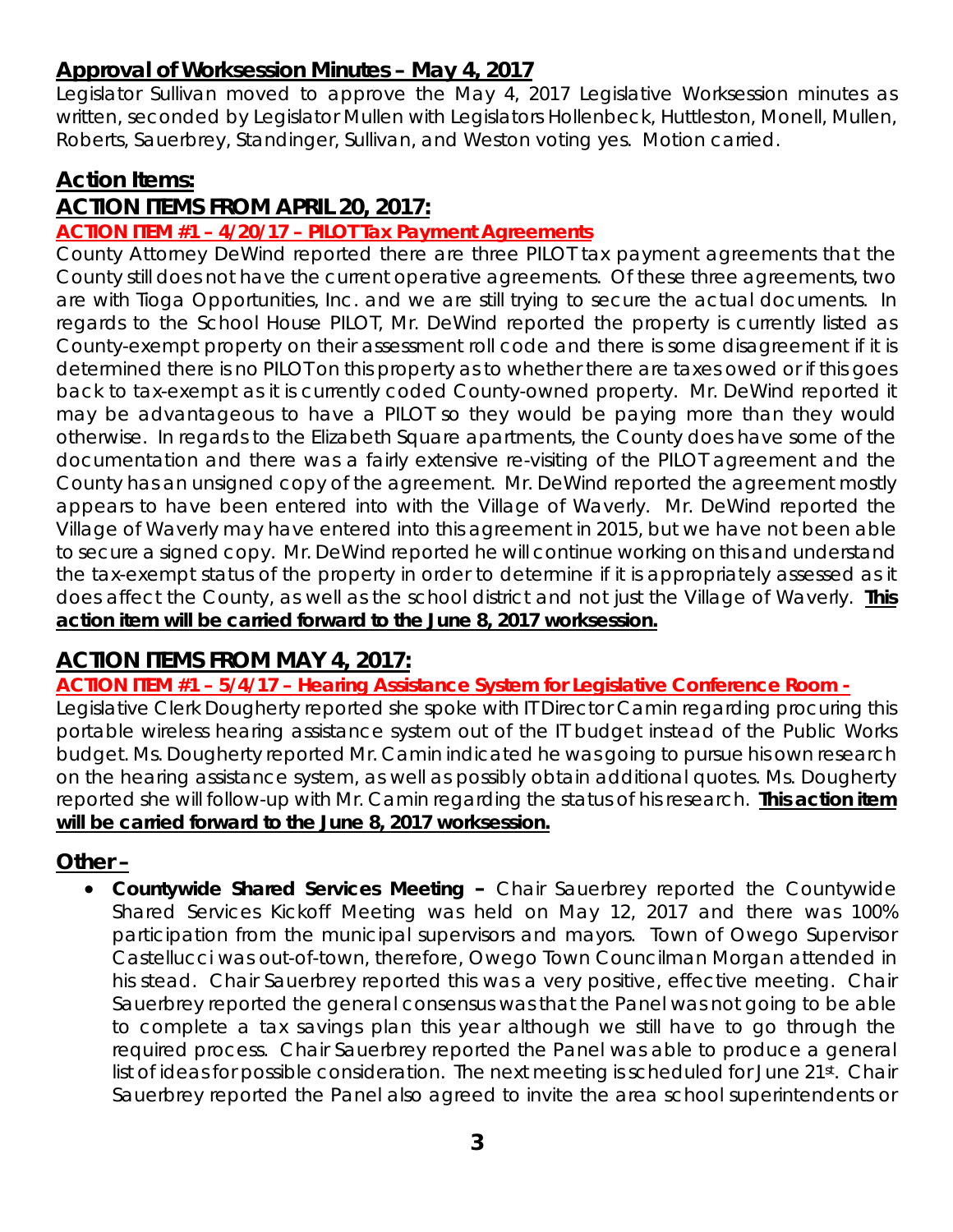their designee to participate on the Panel. Chair Sauerbrey reported she forwarded the minutes and brainstorming ideas list to Senator Akshar and Assemblyman Friend to acknowledge our compliance. Chair Sauerbrey reported she would be happy to share the minutes with the Legislature, if interested. Chair Sauerbrey reported the ideas presented are good and the Panel will continue to vet the ideas to narrow down the list to a couple of ideas so staff can do the calculations and determine tax savings. Chair Sauerbrey reported the IT idea seems feasible and would assist the towns and villages significantly, however, this is a long-term plan. Chair Sauerbrey reported the Legislators are welcome to attend the meetings, however, the meeting is for the municipal supervisors and mayors. Chair Sauerbrey reported Mr. DeWind did a great job presenting the overall initiative, law, process, and timeline.

Legislator Sullivan reported the general consensus was that highway/DPW is the largest part of their budgets and there was a significant amount of discussion regarding this topic.

Mr. DeWind reported that ultimately the Panel will produce a Plan, which will be presented to the Legislature for approval or disapproval. The general consensus was that it will be difficult to meet this year's metrics due to the short timeframe. In addition, the State is offering a one-time matching grant, therefore, the Panel thought having more time to develop a Plan would be advantageous to make potential grant funds as effective and lucrative as possible. Mr. DeWind reported the more comprehensive plan will most likely be presented in 2018 for FY2019.

Legislator Weston inquired as to the penalties for not producing a plan this year. Mr. DeWind reported there is not supposed to be any penalties, as this is structured as an initiative to start discussion. Legislator Weston inquired as to whether discussion has occurred with other counties that are also going through this process to determine whether there are any common ideas that could work for our County. Chair Sauerbrey reported we have, we are, and we will continue to be talking with other counties, as well as attending the NYSAC meeting next month where this topic will be discussed. Chair Sauerbrey reported the Plan has to prove there is a net savings. Legislator Weston reported he did not understand how you can transfer a service from one municipality to another and not have costs increased. Chair Sauerbrey reported this is part of the exercise when doing the actual calculations to determine if there is any net savings.

**ACTION: Minutes of the May 12, 2017 Countywide Shared Services Kickoff meeting will be distributed to all legislators via email.** 

**UPDATE: Deputy Legislative Clerk Haskell emailed the meeting documents (minutes, brainstorming ideas, and Tioga County Officials contact list) to all legislators following today's worksession meeting.** 

#### **Assigned Counsel Budget Issues –**

Public Defender Awad reported last week the Attorney General's Office indicted 31 defendants and used Tioga County as its venue. Mr. Awad reported of the 31 indictments, he did the arraignments for 26 of them. Mr. Awad reported the Assistant Attorney General prepared the indictment alleging a conspiracy, therefore, creating the issue that all the defendants are now co-defendants and the Public Defender's Office is only allowed to represent one of the 31 defendants. Mr. Awad reported of the remaining 30 defendants no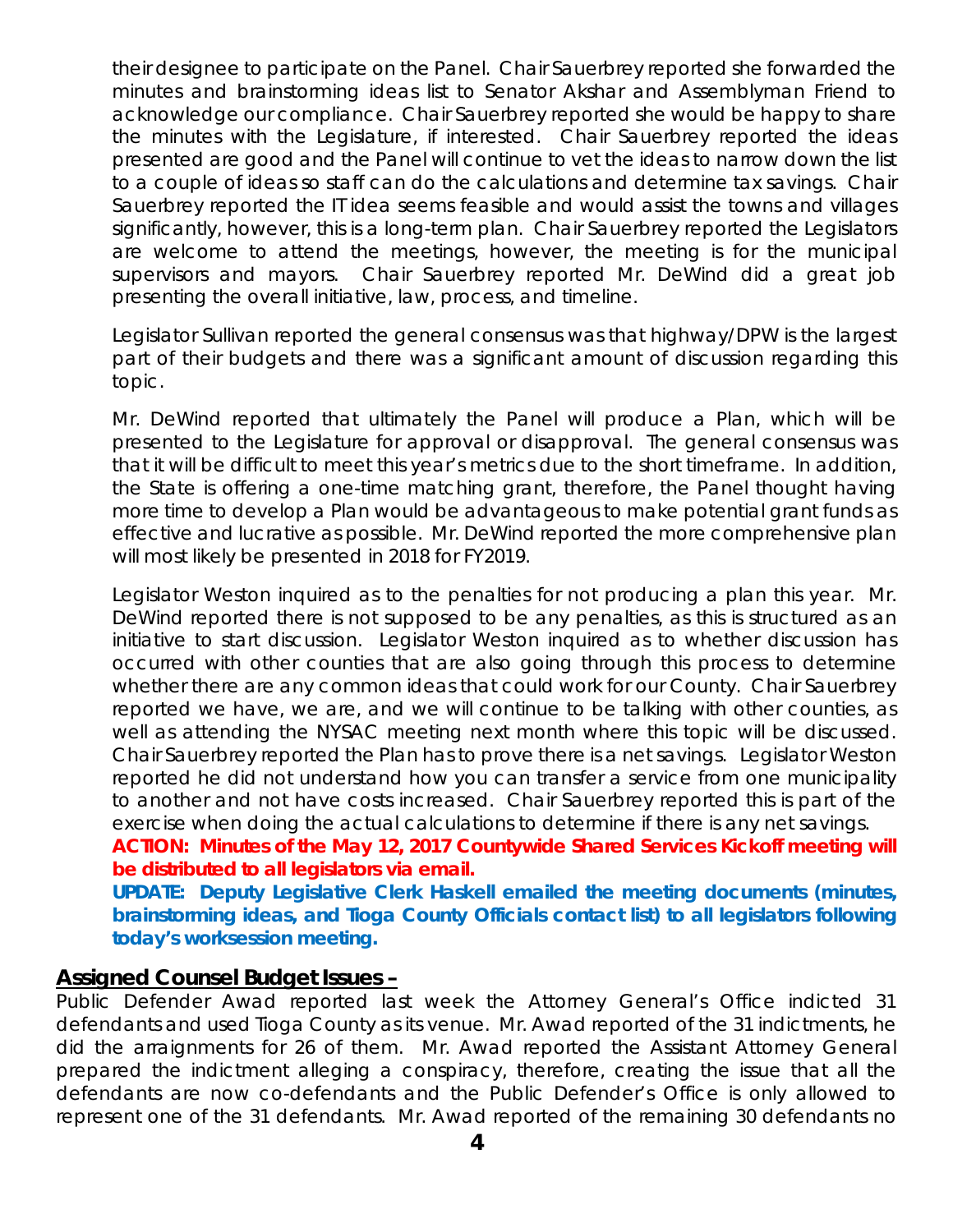more than five defendants will retain counsel, therefore, Tioga County's Assigned Counsel budget will have to pay for approximately 25 attorneys to represent the remaining defendants. Mr. Awad estimated the minimum cost per defendant as \$2,000 - \$10,000 depending on trials.

Legislator Monell inquired as to whether anyone has contacted the State regarding the fiduciary responsibility. Mr. Awad reported he has not done this nor does he feel it is his position to do so. Mr. Awad reported he is here today to inform the Legislature about the potential costs that will be incurred.

Chair Sauerbrey inquired about the timeline associated with this issue. Mr. Awad reported these cases could most definitely go into next year depending on the number of trials.

Based on Mr. Awad's estimation for cost per defendant, Legislator Monell reported this issue has the potential for a financial impact of \$50,000 - \$250,000.

Mr. Awad reported all of the defendants that were arraigned were on the street and all were remanded to jail. Mr. Awad reported their primary residences are New York City and Albany, however, most of them are from Tompkins and Tioga Counties.

Mr. Awad reported the County will bear the costs. Mr. Awad reported these defendants are in our County jail, therefore, the County is responsible for the jail, medical, and trial costs.

Legislator Mullen reported, as Chair of Public Safety, he made some inquiries regarding housing the defendants in our jail and Tioga County is not going to be receiving any funds from other counties to shoulder these expenses. In fact, the inmates from Tompkins and Broome Counties that we are currently housing and receiving revenue through a shared agreement are being transferred back in order to accommodate these defendants in our jail. Regardless of the defendant's residency, Tioga County handed down the indictments, therefore, the County is financially responsible for them from beginning to end.

Legislator Weston reported that, in addition to, the costs estimated for these 31 defendants, we are also at risk of losing approximately \$85.00 per day for the inmates we currently house that need to be transferred back to their home counties.

Chair Sauerbrey inquired as to how soon this process could begin. Mr. Awad reported the arraignments have already occurred, therefore, it has already begun. Mr. Awad reported the Judge's office has already been assigning attorneys. Assigned Counsel Administrator Graven reported 12 applications for Assigned Counsel attorneys have been submitted and Mr. Awad reported he has approved all 12 applications. Mr. Awad reported, under the current Indigent Legal Services (ILS) law, once a defendant is remanded to jail the presumption is that they are indigent, therefore, they automatically need to be assigned an attorney. Mr. Awad reported the presumption is rebuttable, but the moment a defendant has been remanded to jail, which all of them have been as no one has posted bail, they were all entitled to assigned counsel. Mr. Awad reported all of the defendants were remanded to jail and bail was set for all defendants with the minimum of \$50,000 up to \$500,000 and some were remanded without bail. As of today, none of them have posted bail.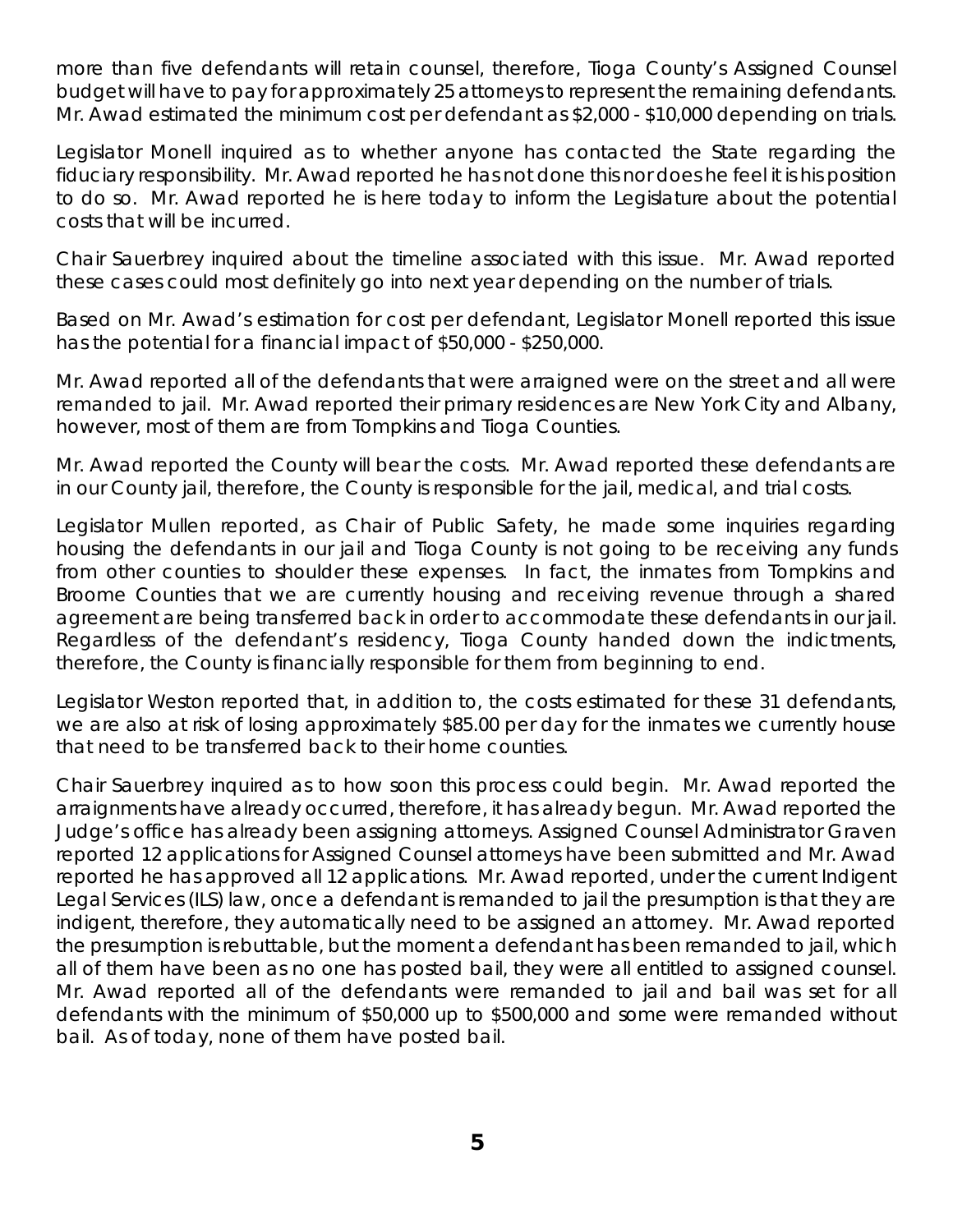Chair Sauerbrey inquired as to how soon these defendants will be assigned their attorneys and start the court process. Mr. Awad reported the Judge set a return date for each defendant and the earliest date is Monday, May 22nd.

Chair Sauerbrey inquired about potential budget issues. Ms. Graven reported depending on the defendant and their individual case, these cases and payments could go into next year. Ms. Graven reported some of them will most likely be offered plea options, therefore, could possibly be done by the end of this year or sooner. Ms. Graven reported up to this point, Assigned Counsel has expended 67.7% of their budget already, therefore, leaving a balance of \$50,936. Ms. Graven reported all of the vouchers will come through the Assigned Counsel Office's budget. Under County law, the County is responsible for funding the Assigned Counsel program.

Chair Sauerbrey reported besides the financial aspect and concern, there is another side of this issue. Chair Sauerbrey reported we have a huge opioid problem here in Tioga County and people are dying. Chair Sauerbrey reported it is the job of the police and government to arrest these individuals to stop the problem, which results in someone having to shoulder the costs.

Legislator Mullen suggested doing a budget resolution to give Assigned Counsel enough money to get them through the end of the year and then consider establishing a capital reserve fund in the 2018 budget specifically for this incident to offset these costs without impacting regular departmental budgets.

Chief Accountant/Budget Officer Hollenbeck reported the Public Defender's Office, Assigned Counsel, and District Attorney all fall under the County's Judicial/Legal umbrella and each of these departments have line items in their budgets for trial costs, transcripts, etc., therefore, we could potentially review these budgets to determine if there are any available funds to help offset these new incurred expenses. Ms. Hollenbeck reported the Assigned Counsel vouchers are generally submitted at time of case disposition, therefore, allowing time to review the other budgets for possible funds. Secondly, Ms. Hollenbeck suggested exploring other funding streams through discussion with the Attorney General's Office based on the quantitative information such as loss of revenue, increased jail costs for housing, medical, etc., and depletion of the Assigned Counsel budget for 2017-2018. Mr. Awad reported it is difficult to know the costs at this stage, however, estimates a minimum of \$2,000 per defendant.

Mr. Awad reported Probation will most likely be impacted as they will be responsible for doing all the probation investigations, in addition to, their regular workload.

Mr. Awad reported the Public Defender's Office is not requesting any additional funding at this time.

Legislator Mullen recommended reaching out to the Senator and Assemblyman's office to make them aware of the issue and the impact it will have on the County.

#### **Executive Session -**

Motion by Legislator Standinger seconded by Legislator Mullen to move into Executive Session to discuss contract negotiations. Motion carried to go into Executive Session at 11:15 a.m. County Attorney DeWind and Personnel Officer O'Rourke remained in attendance.